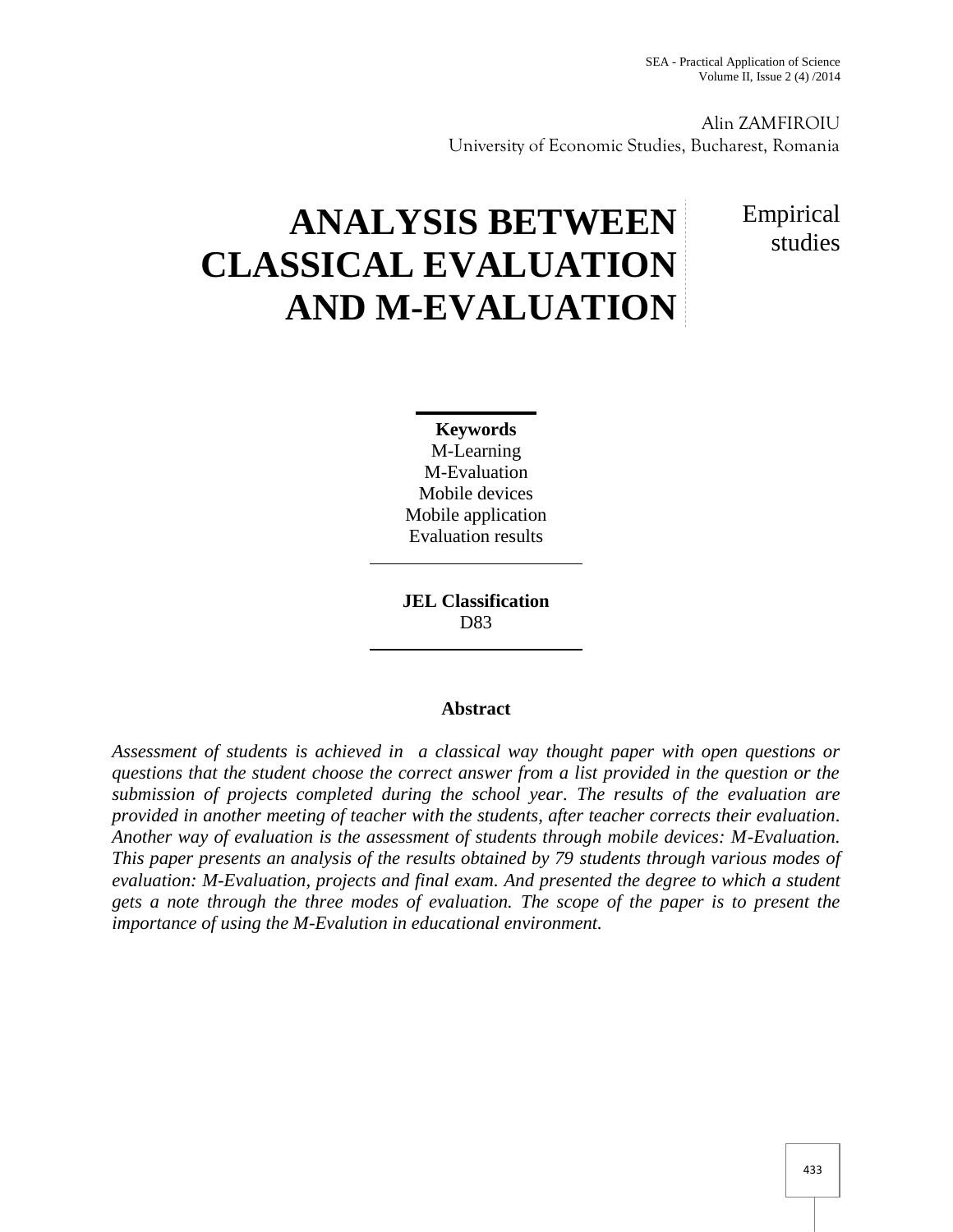#### **1. Classical assessment in the classrooms**

In a classroom learning environment students go to college where they have courses and seminars. Here they meet with teachers at set times and rooms with a defined space. A professor teaching a course a number of 50-200 students. This model of education is focused on the group of students represented by the group or series.

Their assessment is done on paper with open questions or questions that the student chooses the correct answer from a list provided in the question. The results of the evaluation are provided in another meeting of teacher with the student after teacher corrects their evaluation. In (Zamfiroiu, 2014) is shown how two meetings between teacher evaluation and student, Figure 1. In a classical education the students have only one profile and they are treating as a homogeneous collectivity even if they are divided in inhomogeneous collectivities.

A solution to this problem is to assess individual students so that each be considered a separate entity and treated as such.

Another solution to this problem is to evaluate the smaller groups and homogeneous. For profiles that are set based on the profile of students and established students are grouped in homogeneous groups and the evaluation is performed on each group established, Figure 2.In this way ensure a fair evaluation of student.

#### **2. Mobile applications and M-Learning**

In (Al-Sayyed et al, 2010) mobile application is defined as an application that runs on devices that are used wherever their user travels. By their nature mobile applications are small, portable and have a personal quality. Issues such as the interface, display size, method of input data, wireless and security losses should be considered even during application development. Programmers coming from programming desktop applications should be very careful when programming mobile applications such as managing resources and managing wireless device. Developers who are aware of the differences between personal computers and mobile devices on memory resources, minimal interface or power capped develop mobile applications more efficient.

According to (Sofany & Seoud, 2011) mobile applications running on increasingly smaller devices and gives the user the advantage of connecting to the Internet from anywhere in the network.

In (Breton et al, 2012) characteristics of applications running on mobile devices with touch screen are presented:

 removing images, buttons and non-essential functions;

- components such as images, buttons or textbox sites must be constructed so as to have a suitable size size device can be easily seen and pressed for buttons;
- adding voice output components menu;
- vibration and ringing alert menu to select components.

According to (Obisat & Hattab, 2009) M-Learning is a development direction of learning for mobile users. E-Learning and web-based applications have been very popular allowing users to access information via internet directly on the PC. M-Learning and Mobile E-Learning allows the user to access information via the Internet through mobile devices. In the M- Learning, courses and the platform is customized for each user. Customization is done in the following steps:

- user profile modeling;
- acquiring information about the user;
- generating personalized services.

In (Sayin & Allahverdi, 2011) presents definitions of the concept of m-learning. All definitions presenting two components: technical component represented by mobile devices and pedagogical component represented by informational content presented through technical component. The general definition is that m-learning allows the student access to training information anywhere via flexible and comfortable mobile devices. Mobile devices are easily carried by users and taken anywhere and anytime by them.

Learning course content on the mobile device must be adapted so that they are easy to read and use all the tools with which the device is equipped and playback of audio, video playback ability or opportunity internet.

#### **3. M-evaluation**

To evaluate the students a mobile application prototype is developed with this scope.

In the application are available courses and tests to assess students. Evaluation is done by choosing the correct answer from a list of possible answers provided in question, Figure 3. Application tests provided to students for a period of time so that students have time supportive tests when available. Students have held a number of five tests through mobile applications totaling a score of 30 points, Figure 4. In the application 72 students out of 79 have sustained at least one of the five tests and obtained scores from M-Evaluation.

#### **4. Comparison between results obtained by the students**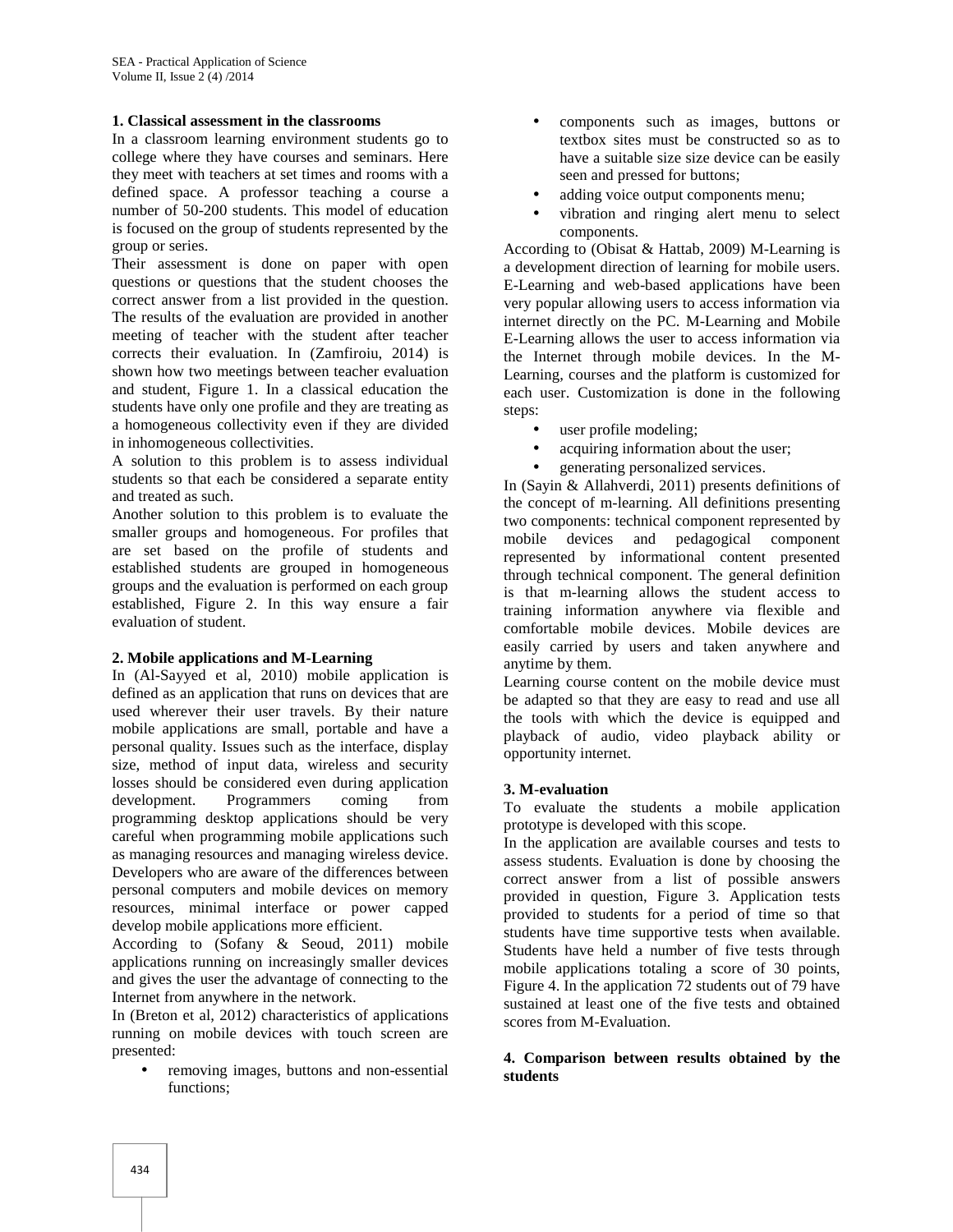The students were evaluated and classically through teaching seminar project and final written exam held in a classroom.

In Figure 5 the observed differences between the results obtained by 20 students from M-evaluation, projects and final exam taught in seminar supported the classic paper in a classroom.

Thus the same student assessed in different ways gets about the same results. Thus M-Evaluation can be included in the assessment of students because it reflects the reality of the knowledge acquired by the student like other forms of assessment such as teaching or evaluation projects in classically in a classroom on a written exam.

Figure 6 presents an assessment report for each of the grade obtained by the students. Thus we see that the student obtained after the evaluation does not depend on how it was rated and only its knowledge. Assessment modes contribute equally to the mark obtained by the student.

#### **5. Conclusions**

Smart mobile devices and mobile technology progresses greatly allowing their use in the educational environment. Students access courses via mobile devices provided by the teacher via mobile platforms and, also support testing through applications running on these mobile devices. Evaluation is comparable to classical assessment in the classroom or with achieving and sustaining a project that matters.

#### **6. Acknowledgement**

This work was cofinanced from the European Social Fund through Sectoral Operational Programme Human Resources Development 2007-2013, project number POSDRU/159/1.5/S/134197 "Performance and excellence in doctoral and postdoctoral research in Romanian economics science domain".

#### **References**

- [1] Al-Sayyed, R.M.H., Manaseer S. & Rababeh O. (2010). Mobile Information System, How to Build with Case Study, *International Journal of Interactive Mobile Technologies*, vol. 4, nr. 4. 2010, pp. 12-17.
- [2] Breton, Z.S.U, Hernandez, F.J., Zorrilla, A.M. & Zapirain, B.G. (2012). Mobile Communication for intelectually chalenged people: a proposed set of requirements for interface design on touch screen devices, *Communications in Mobile Computing*, vol 1, nr. 1, 2012.
- [3] Obisat, F. & Hattab, E. (2009). A Proposed Model for Individualized Learning through Mobile Technologies, *International Journal of Communications*, vol. 3, nr. 1, 2009.
- [4] Sayin, Z. & Allahverdi, N. (2011). Mobile Training Components and a Model Application, *Proceedings of the International Conference on E-Learning and the Knowldge Society, E- Learning'11*, 25-26 August 2011, Bucharest, Romania, ASE Publishing House, Bucharest Romania, pp. 197-202, ISBN 978-606-505-459-2
- [5] Sofany, H. & Seoud, S. (2011). Mobile Tourist Guide – An Inteligent Wireless System to Improve Tourism, using Semantic Web, *International Journal of Interactive Mobile Technologies*, vol. 5, nr. 4, 2011, pp 4-10.
- [6] Zamfiroiu, A. (2014). Students Examination through Mobile Devices: M-Evaluation, *10th eLearning and Software for Education Conference - eLSE 2014*, 24-25 April, Bucharest, Romania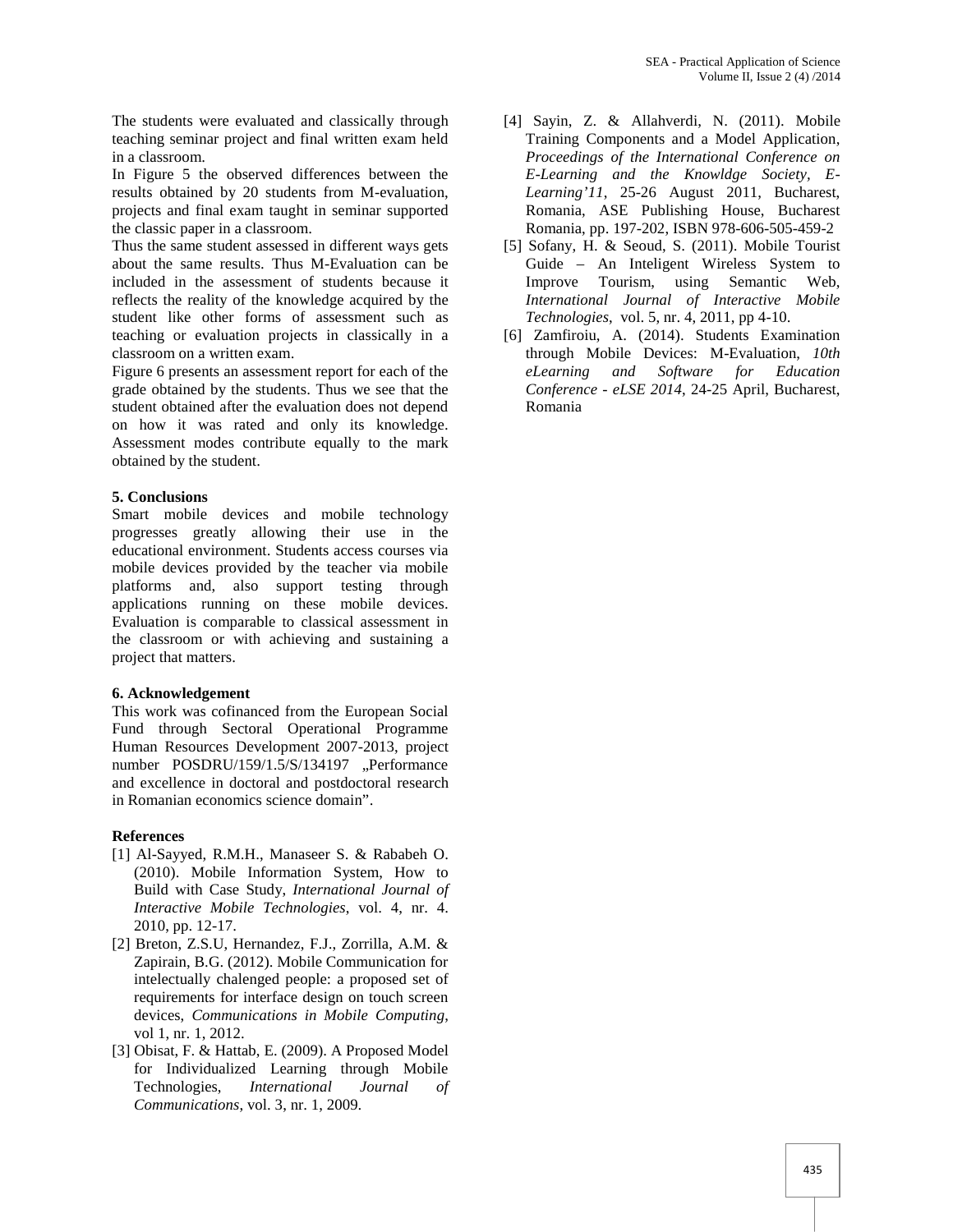

**Figure 1.** Examine workflow with two meets (Zamfiroiu, 2014)



**Figure 2.** The crowd of students formed by homogeneous groups



**Figure 3.** Question of the test in mobile application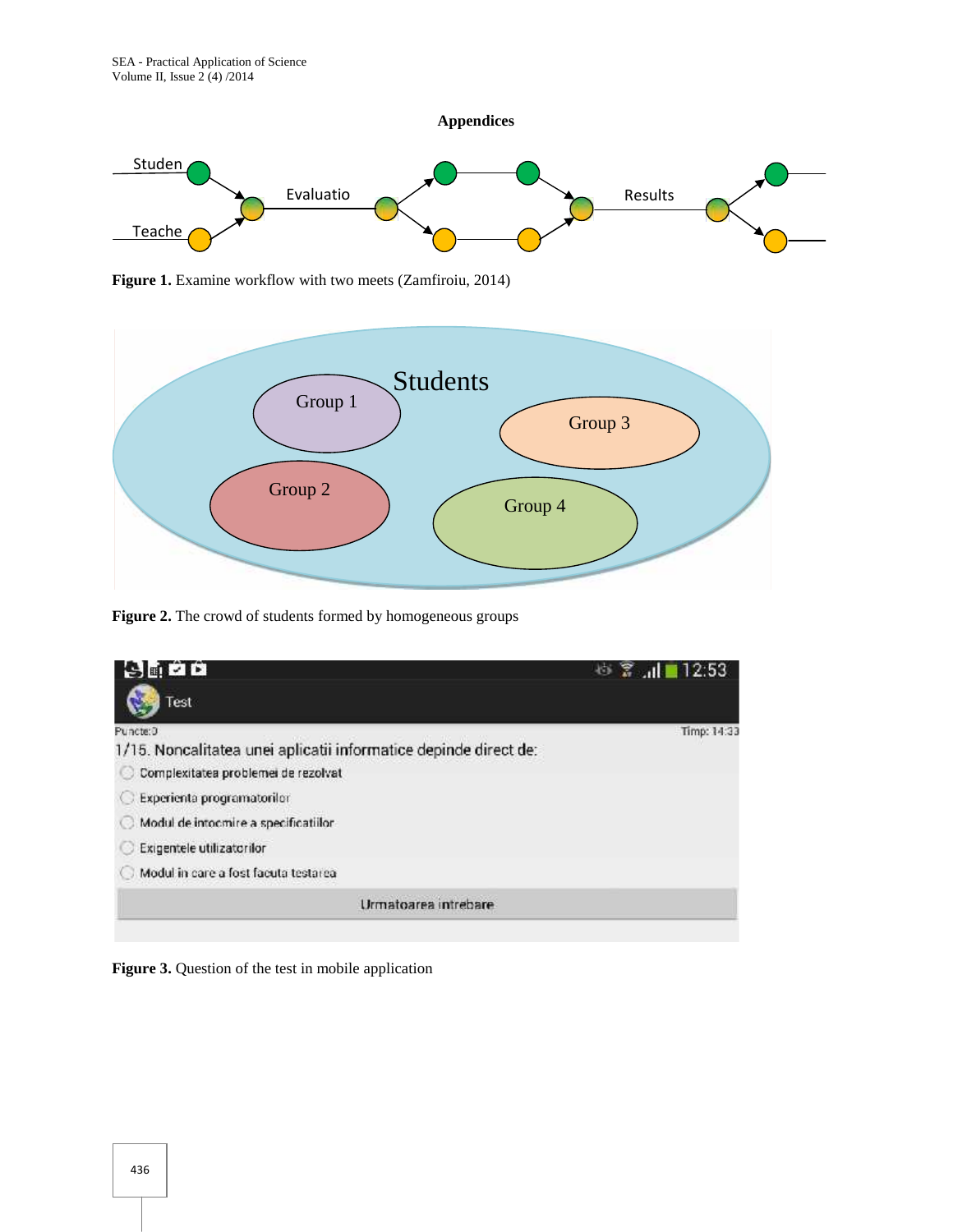



**Figure 4.** Results of M-Evaluation

**Figure 5.** Comparison between M-Evaluation, projects and final exam for 20 students



**Figure 6.** Comparison between M-Evaluation, projects and final exam